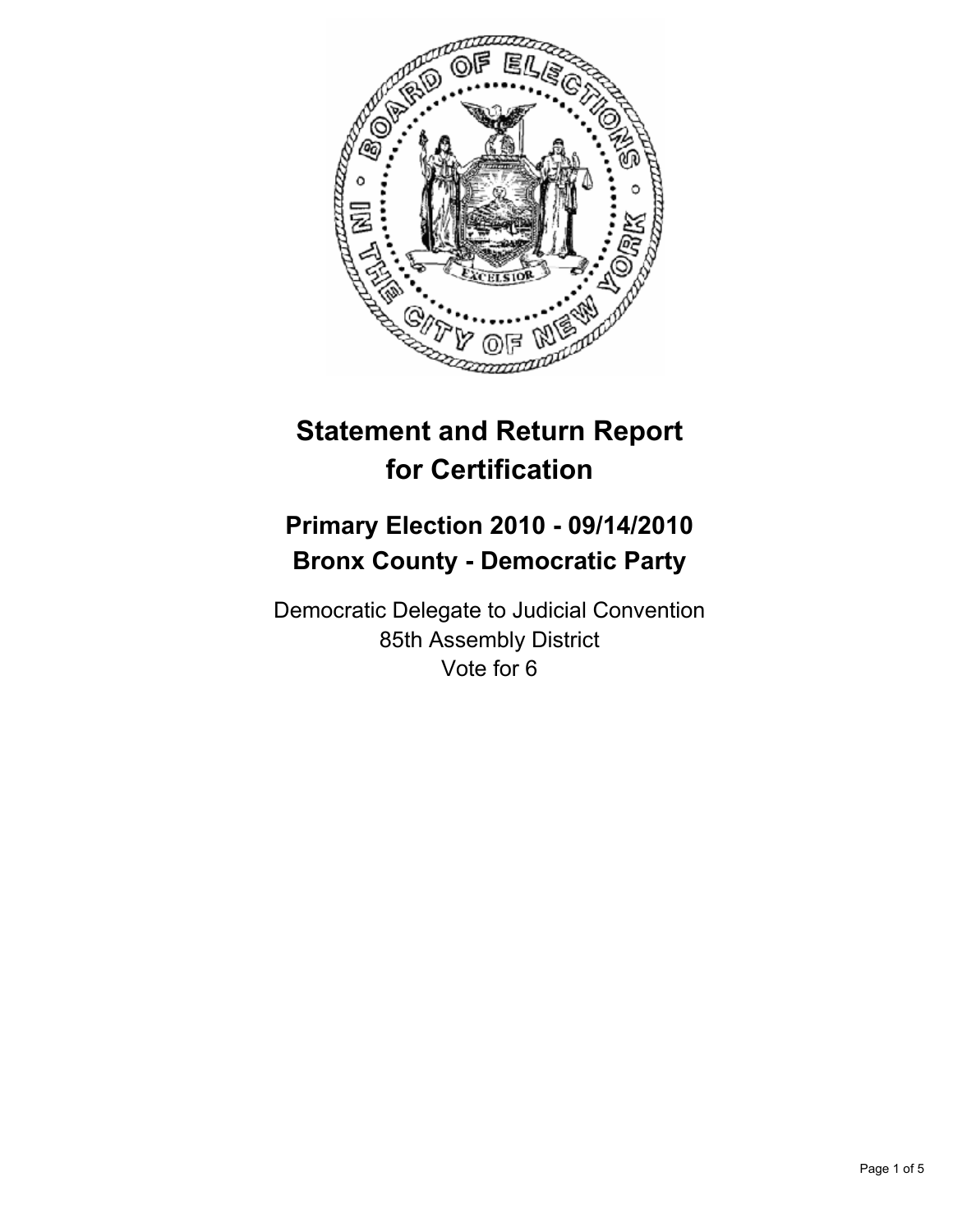

### **Assembly District 85**

| PUBLIC COUNTER                    | 4,579          |
|-----------------------------------|----------------|
| <b>EMERGENCY</b>                  | 3              |
| ABSENTEE/MILITARY                 | 76             |
| <b>AFFIDAVIT</b>                  | 67             |
| <b>VIOLETA CASTRO</b>             | 834            |
| YOLANDA MENESES                   | 755            |
| EDWARD PADILLA                    | 1,007          |
| NILDA CRUZ                        | 1,312          |
| <b>PAULA FIELDS</b>               | 851            |
| <b>DENISE RIERA</b>               | 743            |
| <b>MONICA HANKINS</b>             | 1,311          |
| <b>MARCOS A CRESPO</b>            | 2,549          |
| <b>MARLENE ROJAS</b>              | 1,093          |
| HELEN REYES JACOME                | 1,062          |
| <b>MICHAEL ROBLES</b>             | 1,588          |
| <b>NELLY MEDINA</b>               | 1,705          |
| A. OLIVERAS (WRITE-IN)            | 1              |
| ADAM CLAYTON POWELL JR (WRITE-IN) | 1              |
| ANGEL NAVARRO (WRITE-IN)          | $\overline{2}$ |
| ARLENE OLIVERAS (WRITE-IN)        | 2              |
| ARLENE OLIVEROS (WRITE-IN)        | $\mathbf{1}$   |
| BARBARA A. JOHNSON (WRITE-IN)     | 1              |
| BARBARA JOHNSON (WRITE-IN)        | 2              |
| C.D. LAMB (WRITE-IN)              | 1              |
| CALVIN RICHARDS (WRITE-IN)        | 1              |
| CANDATO (WRITE-IN)                | $\mathbf{1}$   |
| CARLOS RAMOS JR (WRITE-IN)        | 1              |
| CARMEN HERNANDEZ (WRITE-IN)       | 1              |
| CARMEN MELENDEZ (WRITE-IN)        | 1              |
| CHERYL D. LAMB (WRITE-IN)         | 1              |
| CHERYL LAMB (WRITE-IN)            | $\overline{2}$ |
| D. OGUAMAH (WRITE-IN)             | $\mathbf{1}$   |
| DEBORAH OGUAMAH (WRITE-IN)        | 1              |
| DEBORAH OJUAMAH (WRITE-IN)        | 1              |
| DEBRA OGUAMAD (WRITE-IN)          | 1              |
| DEBRAH OGAUMAH (WRITE-IN)         | 1              |
| EDWARD PADILLA (WRITE-IN)         | 1              |
| <b>GERALDINE LAMB (WRITE-IN)</b>  | 1              |
| <b>GUSTAVO RIVERA (WRITE-IN)</b>  | 2              |
| JAMES RENCHER (WRITE-IN)          | 1              |
| JAMES W. RENCHER (WRITE-IN)       | 1              |
| JASMIN CORNIEL (WRITE-IN)         | 2              |
| JASON RENCHER (WRITE-IN)          | 1              |
| JUGBA SANTI (WRITE-IN)            | 1              |
| JULIAN SEPULVEDA (WRITE-IN)       | 2              |
| LEO CADIO (WRITE-IN)              | 1              |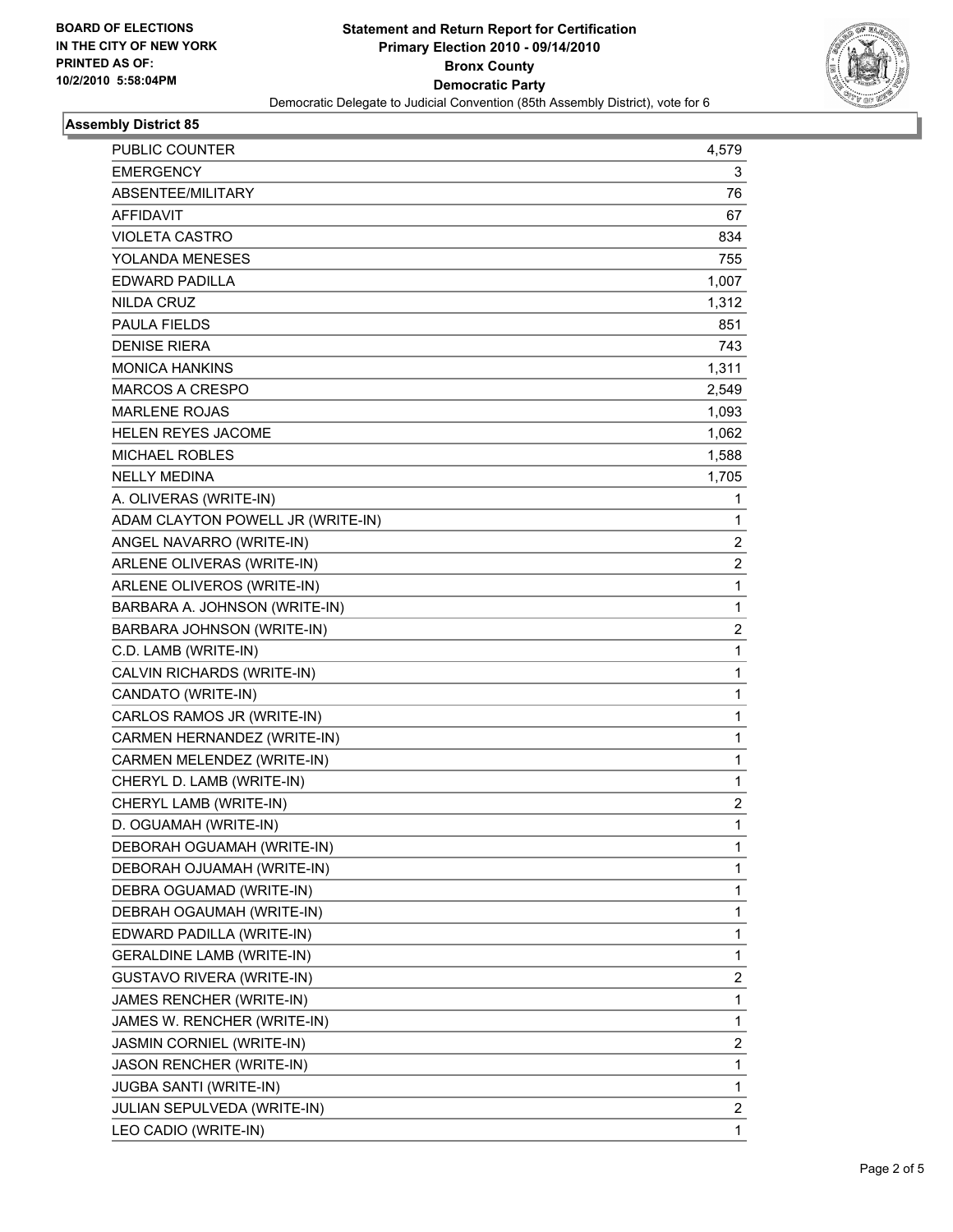

## **Assembly District 85**

| LEOCADIA LEE (WRITE-IN)         | 2              |
|---------------------------------|----------------|
| LUIS SEPULVEDA (WRITE-IN)       | 1              |
| M. MUJUNDER (WRITE-IN)          | 1              |
| MATTHEW HUFFLER (WRITE-IN)      | 1              |
| MATTHEW SCHUFLER (WRITE-IN)     | 1              |
| MATTHEW SHUFFLER (WRITE-IN)     | 6              |
| MEDINA (WRITE-IN)               | 1              |
| MOHAMMED MIYUMDER (WRITE-IN)    | 1              |
| MOHAMMED MUJUMBA (WRITE-IN)     | 1              |
| MOHMAMMED MUYUNDER (WRITE-IN)   | 1              |
| R. DIAZ (WRITE-IN)              | 2              |
| R. J. BRANCAZIO (WRITE-IN)      | 1              |
| <b>RENE ARCE (WRITE-IN)</b>     | 1              |
| RICHARD BRANAZIO (WRITE-IN)     | 1              |
| RICHARD J. BRAMAZIO (WRITE-IN)  | 1              |
| RICHARD J. BRANCAZIO (WRITE-IN) | 1              |
| RIVERA (WRITE-IN)               | 1              |
| RUBEN DIAZ (WRITE-IN)           | 1              |
| SHERYL RENCHER (WRITE-IN)       | 1              |
| W. ESCOBAR (WRITE-IN)           | $\mathbf 1$    |
| <b>WALTER CLARK (WRITE-IN)</b>  | $\mathbf{1}$   |
| WILFRED ESCOBAR (WRITE-IN)      | 2              |
| WILFRED ESCOBIR (WRITE-IN)      | 1              |
| WILMA CASTRO (WRITE-IN)         | 1              |
| YOMAR PORTALATIN (WRITE-IN)     | $\overline{2}$ |
| <b>Total Votes</b>              | 14,881         |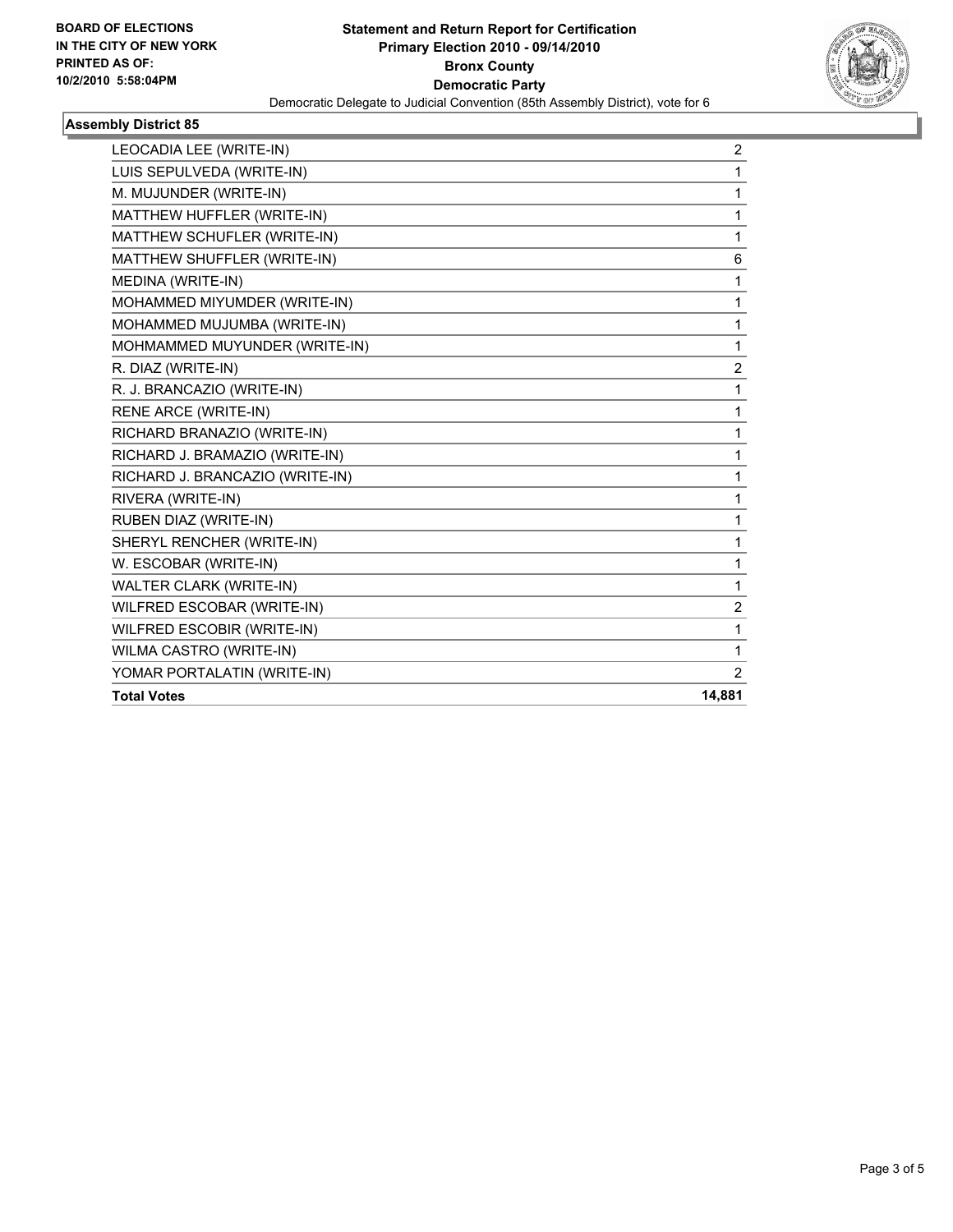

#### **Total for Democratic Delegate to Judicial Convention (85th Assembly District) - Bronx County**

| PUBLIC COUNTER                    | 4,579                 |
|-----------------------------------|-----------------------|
| EMERGENCY                         | 3                     |
| ABSENTEE/MILITARY                 | 76                    |
| AFFIDAVIT                         | 67                    |
| <b>VIOLETA CASTRO</b>             | 834                   |
| YOLANDA MENESES                   | 755                   |
| <b>EDWARD PADILLA</b>             | 1,007                 |
| NILDA CRUZ                        | 1,312                 |
| <b>PAULA FIELDS</b>               | 851                   |
| <b>DENISE RIERA</b>               | 743                   |
| <b>MONICA HANKINS</b>             | 1,311                 |
| <b>MARCOS A CRESPO</b>            | 2,549                 |
| <b>MARLENE ROJAS</b>              | 1,093                 |
| <b>HELEN REYES JACOME</b>         | 1,062                 |
| <b>MICHAEL ROBLES</b>             | 1,588                 |
| <b>NELLY MEDINA</b>               | 1,705                 |
| A. OLIVERAS (WRITE-IN)            | 1                     |
| ADAM CLAYTON POWELL JR (WRITE-IN) | 1                     |
| ANGEL NAVARRO (WRITE-IN)          | $\mathbf{2}^{\prime}$ |
| ARLENE OLIVERAS (WRITE-IN)        | $\overline{2}$        |
| ARLENE OLIVEROS (WRITE-IN)        | 1                     |
| BARBARA A. JOHNSON (WRITE-IN)     | 1                     |
| BARBARA JOHNSON (WRITE-IN)        | $\overline{2}$        |
| C.D. LAMB (WRITE-IN)              | 1                     |
| CALVIN RICHARDS (WRITE-IN)        | 1                     |
| CANDATO (WRITE-IN)                | 1                     |
| CARLOS RAMOS JR (WRITE-IN)        | 1                     |
| CARMEN HERNANDEZ (WRITE-IN)       | 1                     |
| CARMEN MELENDEZ (WRITE-IN)        | 1                     |
| CHERYL D. LAMB (WRITE-IN)         | 1                     |
| CHERYL LAMB (WRITE-IN)            | $\overline{2}$        |
| D. OGUAMAH (WRITE-IN)             | $\mathbf{1}$          |
| DEBORAH OGUAMAH (WRITE-IN)        | 1                     |
| DEBORAH OJUAMAH (WRITE-IN)        | 1                     |
| DEBRA OGUAMAD (WRITE-IN)          | 1                     |
| DEBRAH OGAUMAH (WRITE-IN)         | 1                     |
| EDWARD PADILLA (WRITE-IN)         | 1                     |
| <b>GERALDINE LAMB (WRITE-IN)</b>  | 1                     |
| GUSTAVO RIVERA (WRITE-IN)         | 2                     |
| JAMES RENCHER (WRITE-IN)          | 1                     |
| JAMES W. RENCHER (WRITE-IN)       | 1                     |
| <b>JASMIN CORNIEL (WRITE-IN)</b>  | 2                     |
| JASON RENCHER (WRITE-IN)          | 1                     |
| <b>JUGBA SANTI (WRITE-IN)</b>     | 1                     |
| JULIAN SEPULVEDA (WRITE-IN)       | 2                     |
| LEO CADIO (WRITE-IN)              | $\mathbf{1}$          |